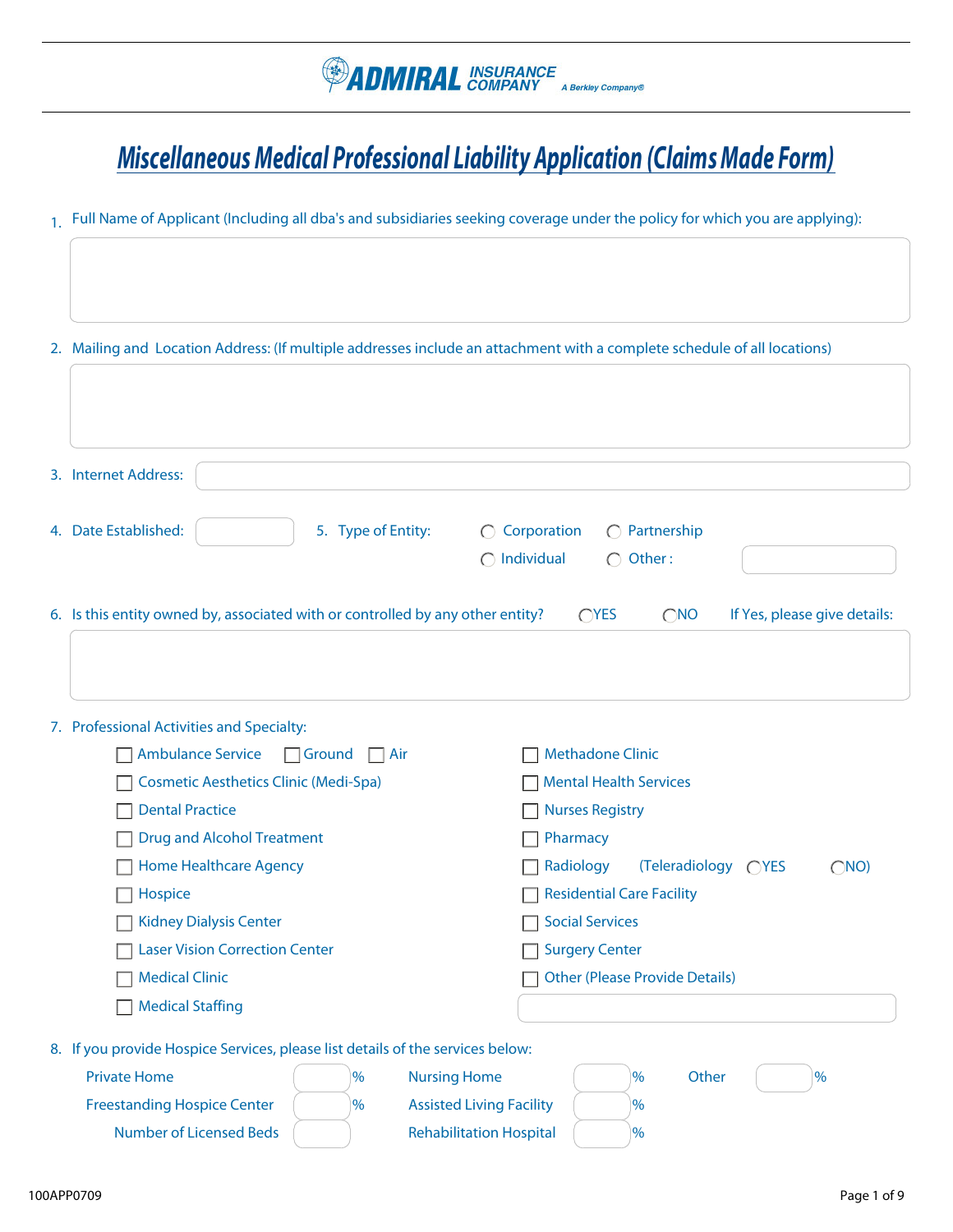

9. State the approximate division of patients :

| <b>Cosmetic or Elective</b>     | $\%$ | <b>Holistic or Alternative Medicine</b> | $\%$           |
|---------------------------------|------|-----------------------------------------|----------------|
| Counseling                      | $\%$ | Hospice                                 | $\%$           |
| <b>Communicable Diseases</b>    | $\%$ | <b>Obstetric</b>                        | $\%$           |
| Dental                          | $\%$ | Pediatric                               | $\%$           |
| <b>Developmentally Disabled</b> | $\%$ | Psychiatric                             | $\%$           |
| <b>Dialysis</b>                 | $\%$ | <b>Research or Experimental</b>         | $\frac{9}{6}$  |
| <b>Family Planning</b>          | $\%$ | Substance Abuse - Drug or Alcohol       | $\frac{10}{6}$ |
| <b>General Medical</b>          | $\%$ | <b>Surgical</b>                         | $\frac{9}{6}$  |
| Geriatric                       | $\%$ | Other (Please provide details):         | $\frac{9}{6}$  |
|                                 |      |                                         |                |

10. Please provide the number of employees or independent contractors and whether or not they carry their own individual medical malpractice coverage for their services on behalf of this entity:

|                                      | <b>Employees</b><br>or Volunteer | Independent<br>Contractors |               | Insured On Own<br><b>Med Mal Policy</b> |                                                                      | <b>Employees</b><br>or Volunteer | Independent<br>Contractors |               | Insured On Own<br><b>Med Mal Policy</b> |
|--------------------------------------|----------------------------------|----------------------------|---------------|-----------------------------------------|----------------------------------------------------------------------|----------------------------------|----------------------------|---------------|-----------------------------------------|
| Physicians (no surgery)              |                                  |                            | CYES          | $\bigcap$ NO                            | <b>Occupational Therapists</b>                                       |                                  |                            | $\bigcap$ YES | $\bigcirc$ NO                           |
| Physicians (surgical)                |                                  |                            | CYES          | $\bigcirc$ NO                           | <b>Physical Therapists</b>                                           |                                  |                            | $\bigcap$ YES | $\bigcirc$ NO                           |
| <b>Physician Assistants</b>          |                                  |                            | CYES          | $\bigcirc$ NO                           | <b>Speech Therapists</b>                                             |                                  |                            | $\bigcap$ YES | $\bigcirc$ NO                           |
| <b>Surgical Technicians</b>          |                                  |                            | CYES          | $\bigcirc$ NO                           | Other                                                                |                                  |                            | CYES          | $\bigcirc$ <sub>NO</sub>                |
| <b>Certified Nurse Anesthestists</b> |                                  |                            | CYES          | $\bigcirc$ NO                           | <b>Total Staff:</b>                                                  |                                  |                            |               |                                         |
| <b>Nurse Practitioners</b>           |                                  |                            | CYES          | $\bigcirc$ NO                           |                                                                      |                                  |                            |               |                                         |
| <b>Registered Nurses</b>             |                                  |                            | CYES          | $\bigcirc$ NO                           |                                                                      |                                  |                            |               |                                         |
| <b>LPN's or Nurse Aides</b>          |                                  |                            | CYES          | $\bigcirc$ NO                           | ** Please attach copies of declarations pages on all                 |                                  |                            |               |                                         |
| <b>X-Ray Technicians</b>             |                                  |                            | CYES          | $\bigcirc$ NO                           | individuals that carry their own medical malpractice.                |                                  |                            |               |                                         |
| <b>Medical Assistants</b>            |                                  |                            | CYES          | $\bigcirc$ NO                           | If you have a Medical Director, provide name, speciality and<br>C.V. |                                  |                            |               |                                         |
| Optometrists                         |                                  |                            | CYES          | $\bigcirc$ NO                           |                                                                      |                                  |                            |               |                                         |
| <b>Opticians</b>                     |                                  |                            | CYES          | $\bigcirc$ NO                           |                                                                      |                                  |                            |               |                                         |
| Pharmacists                          |                                  |                            | CYES          | $\bigcirc$ NO                           |                                                                      |                                  |                            |               |                                         |
| <b>Pharmacy Technicians</b>          |                                  |                            | CYES          | $\bigcirc$ NO                           | a) Are Medical Director's duties administrative only?                |                                  |                            |               |                                         |
| Chiropractors                        |                                  |                            | CYES          | $\bigcirc$ NO                           |                                                                      |                                  |                            |               | $OYES$ $ONO$                            |
| <b>Massage Therapists</b>            |                                  |                            | CYES          | $\bigcirc$ NO                           |                                                                      |                                  |                            |               |                                         |
| <b>Laboratory Technicians</b>        |                                  |                            | $\bigcap$ YES | $\bigcirc$ NO                           | b) Does Medical Director provide direct patient care?                |                                  |                            |               |                                         |
| <b>Paramedics</b>                    |                                  |                            | CYES          | $\bigcirc$ NO                           |                                                                      |                                  |                            |               | $OYES$ $ONO$                            |
| EMT's                                |                                  |                            | CYES          | $\bigcirc$ NO                           | What medical malpractice limits is Medical Director<br>$\mathsf{C}$  |                                  |                            |               |                                         |
| <b>Social Workers</b>                |                                  |                            | CYES          | $\bigcirc$ NO                           | required to carry?                                                   |                                  |                            |               |                                         |
| Aestheticians                        |                                  |                            | CYES          | $\bigcirc$ NO                           |                                                                      |                                  |                            |               |                                         |
| Perfusionists                        |                                  |                            | CYES          | $\bigcirc$ <sub>NO</sub>                |                                                                      |                                  |                            |               |                                         |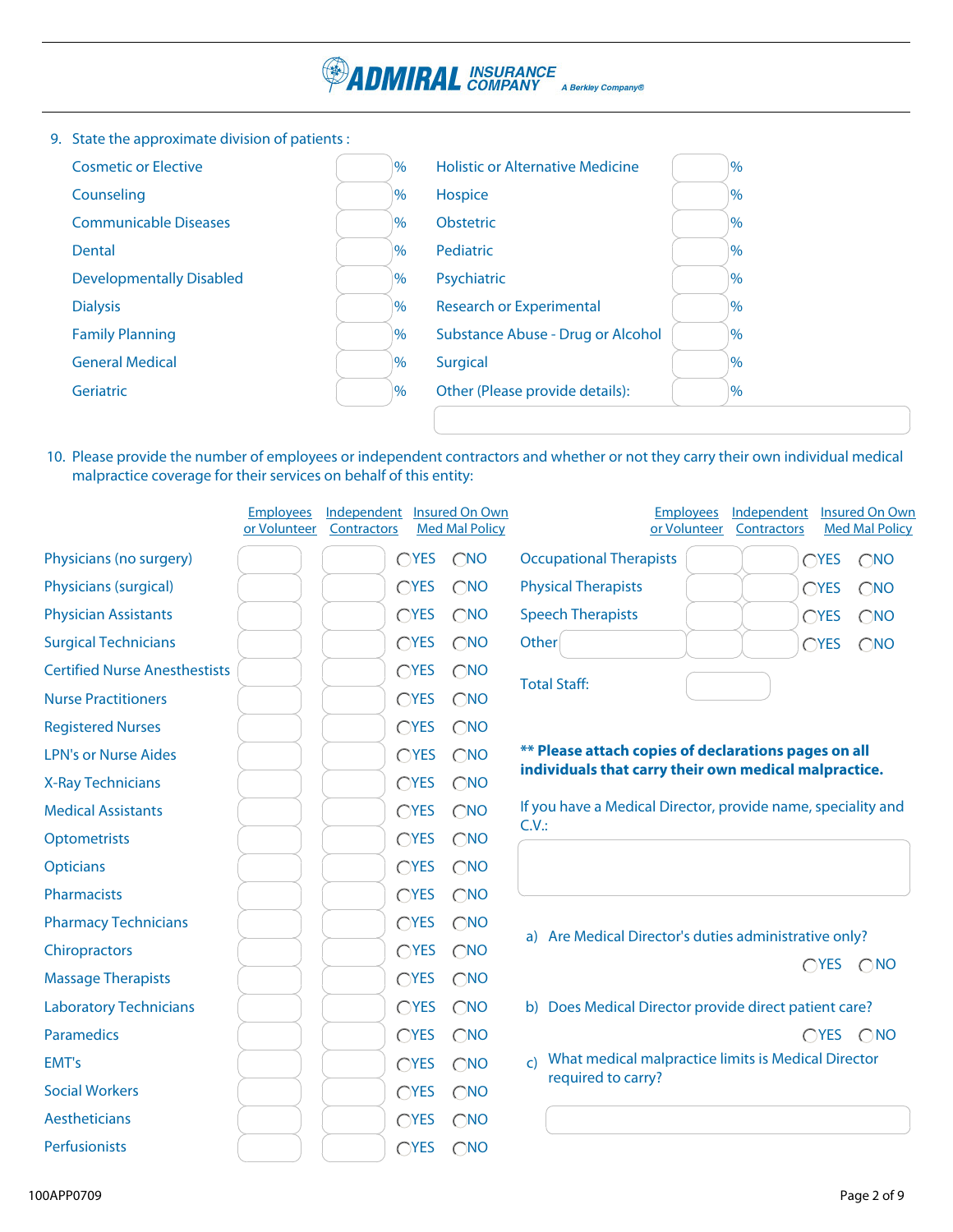If No, Please attach a detailed explanation. Please attach explanation for any of the questions below answered "YES": 12. Has the applicant or any of the above employees and/or independent contractors: <sub>a</sub>) Ever been the subject of disciplinary or investigative proceedings or been reprimanded by a  $\bigcirc$ YES  $\bigcirc$ NO governmental or administrative agency, hospital or professional association? b) Ever been convicted for an act committed in violation of any law or ordinance other than a  $\bigcirc$  YES  $\bigcirc$  NO traffic offense? d) Ever had any state professional license or license to prescribe or dispense narcotics refused, suspended,  $\bigcirc$ YES  $\bigcirc$ NO revoked, renewal refused or accepted only on special terms or ever voluntarily surrendered same?  $\overline{c}$  Ever been treated for alcoholism or drug addiction?  $\overline{c}$  and  $\overline{c}$  and  $\overline{c}$  and  $\overline{c}$  and  $\overline{c}$  and  $\overline{c}$  and  $\overline{c}$  and  $\overline{c}$  and  $\overline{c}$  and  $\overline{c}$  and  $\overline{c}$  and  $\overline{c}$  and  $\overline$ 13. Does the applicant perform any of the following non-surgical procedures or treatment? a) Acid or chemical peels  $\bigcirc$  YES  $\bigcirc$  NO  $OYES$   $ONO$ Solution Strength  $\left| \frac{160}{160}\right|$  over 30%, is this done by licensed MD

11. Are all of the above individuals licensed in accordance with applicable state and federal regulations?  $\bigcirc$  YES  $\bigcirc$  NO

A Berkley Company®

**ADMIRAL** INSURANCE

|    | b) Acupuncture                                                  | $\bigcap$ YES | $\bigcirc$ NO |
|----|-----------------------------------------------------------------|---------------|---------------|
|    | c) Angiography, Artiography, Venography                         | OYES          | $\bigcirc$ NO |
| d) | <b>Botox Injections</b>                                         | $\bigcap$ YES | $\bigcirc$ NO |
|    | e) Catheterization (other than urinary or umbilical)            | OYES          | $\bigcirc$ NO |
|    | f) Closed reduction of compound fractures                       | $\bigcap$ YES | $\bigcirc$ NO |
|    | g) Collagen injections                                          | $\bigcap$ YES | CNO           |
|    | h) Electrolysis                                                 | OYES          | $\bigcirc$ NO |
|    | Laser Treatments (non-surgical) If Yes, which of the following: | $\bigcap$ YES | $\bigcirc$ NO |
|    |                                                                 |               |               |

**□ Hair Removal** Skin Resurfacing

□ Tatoo Removal

Other:

j) Lipodissolve m) Pain management (non-surgical) l) Microdermabrasion  $\bigcirc$  YES  $\bigcirc$  NO n) Permanent Makeup Application National Research of the Contract of the Contract of the Contract of the Contract of Contract of the Contract of the Contract of the Contract of the Contract of the Contract of the Contract  $OYES$   $ONO$  $OYES$   $ONO$ k) Mesotherapy  $\bigcirc$  Mosotherapy  $\bigcirc$  Mosotherapy  $\bigcirc$  Mosotherapy  $\bigcirc$  Mosotherapy  $\bigcirc$  Mosotherapy  $\bigcirc$  Mosotherapy  $\bigcirc$  Mosotherapy  $\bigcirc$  Mosotherapy  $\bigcirc$  Mosotherapy  $\bigcirc$  Mosotherapy  $\bigcirc$  Mosotherapy  $\bigcirc$  Mo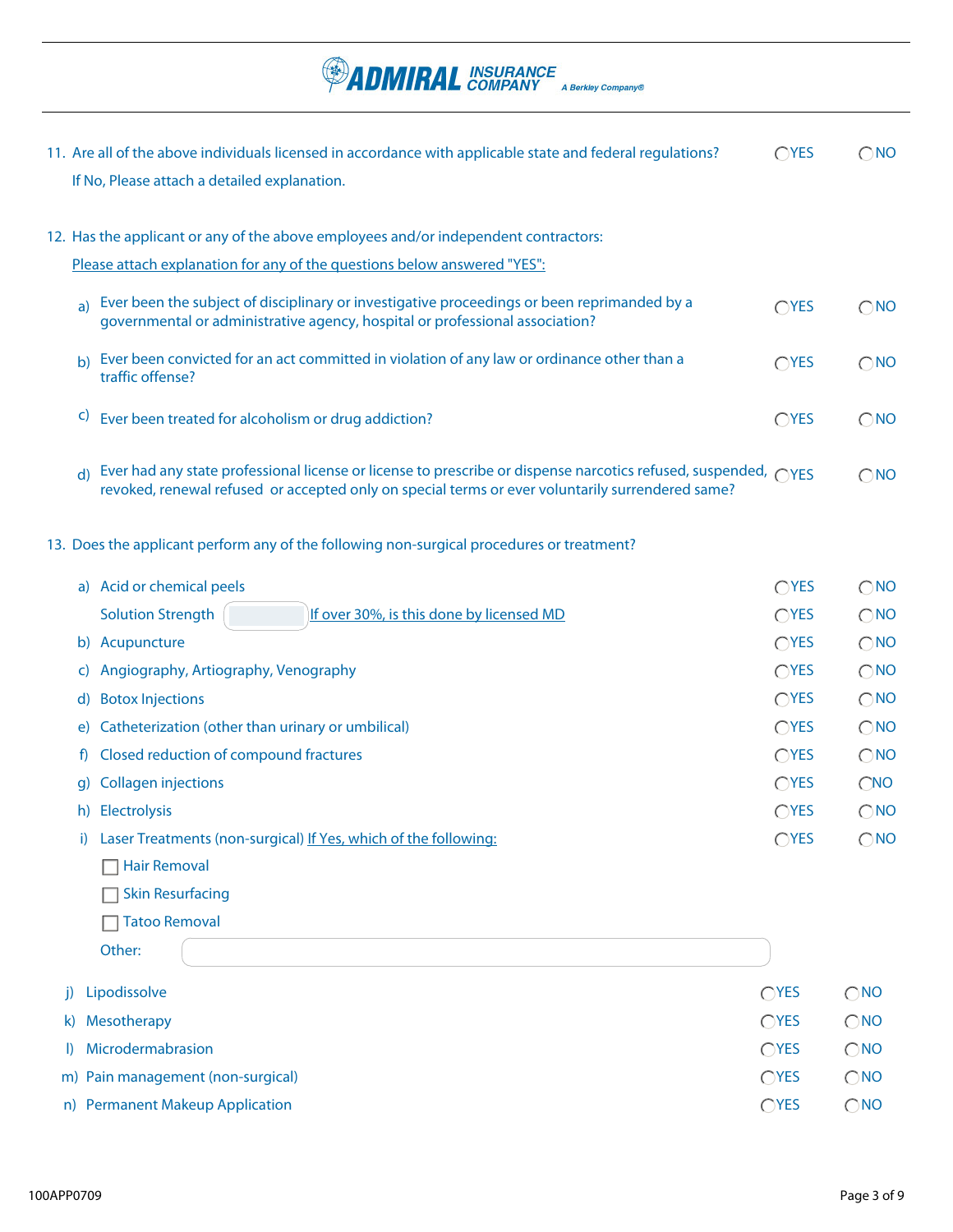# **PADMIRAL** INSURANCE A Berkley Company®

| O(      | Psychiatric shock therapy                                                | OYES           | $\bigcirc$ NO |
|---------|--------------------------------------------------------------------------|----------------|---------------|
| p)      | Radiation Therapy and/or Chemotherapy                                    | CYES           | $\bigcirc$ NO |
| q)      | Sclerotherapy                                                            | CYES           | $\bigcirc$ NO |
| r)      | <b>Silicone Injections</b>                                               | CYES           | $\bigcirc$ NO |
|         |                                                                          |                |               |
|         | 14. Does the applicant perform any of the following surgical procedures? |                |               |
|         | a) Abortions If Yes, please answer the following:                        | CYES           | $\bigcirc$ NO |
|         | What is the maximum trimester                                            |                |               |
|         | What methods                                                             |                |               |
|         | How many per month                                                       |                |               |
| b)      | Bariatric Surgery If Yes, attach a list of types performed               | OYES           | $\bigcirc$ NO |
| C)      | <b>Biopsies</b>                                                          | OYES           | $\bigcirc$ NO |
| d)      | <b>Circumcisions</b>                                                     | CYES           | $\bigcirc$ NO |
| e)      | <b>Colonoscopies or Endoscopies</b>                                      | CYES           | $\bigcirc$ NO |
| f)      | Cosmetic Plastic Surgery If Yes, what percentage of Practice?            | OYES           | $\bigcirc$ NO |
| g)      | Cryosurgery                                                              | OYES           | $\bigcirc$ NO |
| h)      | CYES<br><b>Deliveries</b><br>$\bigcirc$ NO<br>If Yes, C Sections?        | OYES           | $\bigcirc$ NO |
| i)      | <b>Dilation and curettage</b>                                            | OYES           | $\bigcirc$ NO |
| j)      | Hysterectomies                                                           | CYES           | $\bigcirc$ NO |
| K)      | Minor surgical procedures only                                           | CYES           | $\bigcirc$ NO |
| $\vert$ | Major surgical procedures                                                | OYES           | $\bigcirc$ NO |
|         | m) Mastectomies or lumpectomies                                          | CYES           | $\bigcirc$ NO |
| n)      | Neurosurgery                                                             | OYES           | $\bigcirc$ NO |
| O)      | Organ transplant surgery                                                 | OYES           | $\bigcirc$ NO |
|         | p) Orthopedic surgery other than spinal                                  | $\bigcirc$ YES | $\bigcirc$ NO |
|         | q) Penile lengthening or enhancement surgery                             | CYES           | $\bigcirc$ NO |
| r)      | Sex change operations or sexual reassignment surgery                     | CYES           | $\bigcirc$ NO |
| S)      | <b>Spinal surgery</b>                                                    | CYES           | $\bigcirc$ NO |
| t)      | <b>Surgical podiatry</b>                                                 | CYES           | $\bigcirc$ NO |
| u)      | Vasectomies                                                              | CYES           | $\bigcirc$ NO |
| V)      | Other                                                                    |                |               |

| 15. Does the applicant administer methadone treatment?      | $\bigcap$ YES | $\neg$ NO    |
|-------------------------------------------------------------|---------------|--------------|
| If yes, how many slots?                                     |               |              |
| 16. Does the applicant administer detoxification treatment? | <b>OYES</b>   | $\bigcap$ NO |
| How many patients annually?                                 |               |              |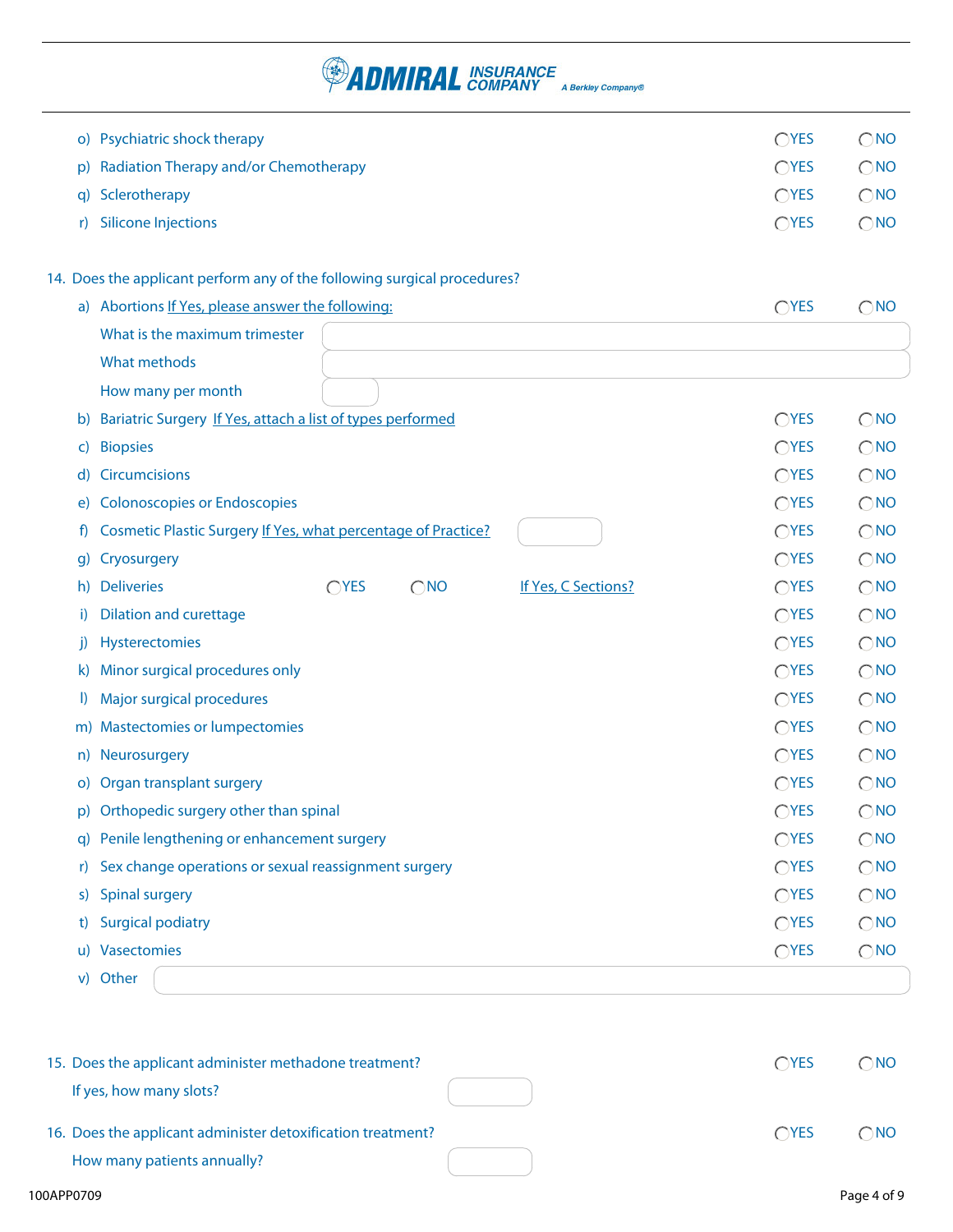|                                                                                                                                                                                                                  |                              | <b>ADMIRAL INSURANCE</b> | A Berkley Company® |                                    |               |
|------------------------------------------------------------------------------------------------------------------------------------------------------------------------------------------------------------------|------------------------------|--------------------------|--------------------|------------------------------------|---------------|
| 17. Does the applicant maintain any beds for overnight occupancy?<br>If Yes, what is the total number of beds?                                                                                                   |                              |                          |                    | OYES                               | $\bigcirc$ NO |
| 18. Does the applicant provide services to Nursing Homes or Assisted Living Centers?<br>If Yes, please provide description of the services, and the percentage (%) of total revenue derived from these services: |                              |                          |                    | OYES                               | $\bigcirc$ NO |
| 19. Is anesthesia (other than topical or by means of local infiltration) administered at the applicant's facility?<br>If Yes, what percentage of procedures require general anesthesia?                          |                              |                          |                    | OYES                               | $\bigcirc$ NO |
| 20. Does the applicant sell any products?<br>If Yes, please include product brochures.                                                                                                                           |                              |                          |                    | CYES                               | $\bigcirc$ NO |
| a) What kind of products?                                                                                                                                                                                        |                              |                          |                    |                                    |               |
| b) Do any of these products require a physicians prescription?                                                                                                                                                   |                              |                          |                    | OYES                               | $\bigcirc$ NO |
| Do you re-label these products in your own name?<br>C)                                                                                                                                                           |                              |                          |                    | CYES                               | $\bigcirc$ NO |
| 21. State sources and amounts of total revenue:                                                                                                                                                                  |                              |                          | Last 12 months     | <b>Estimate for next 12 months</b> |               |
| <b>Charitable Contributions</b>                                                                                                                                                                                  |                              |                          |                    |                                    |               |
| <b>Government Funding</b>                                                                                                                                                                                        |                              |                          |                    |                                    |               |
| Fee for service                                                                                                                                                                                                  |                              |                          |                    |                                    |               |
| Other income:                                                                                                                                                                                                    |                              |                          |                    |                                    |               |
| <b>Total Gross Revenues</b>                                                                                                                                                                                      |                              |                          |                    |                                    |               |
| 22. Please provide the number of annual patients encounters or client visits:                                                                                                                                    |                              |                          |                    |                                    |               |
|                                                                                                                                                                                                                  |                              |                          | Last 12 months     | <b>Estimate for next 12 months</b> |               |
| <b>Outpatient Visits (Non-Surgical)</b>                                                                                                                                                                          |                              |                          |                    |                                    |               |
| <b>Surgical Procedures (not included in above)</b>                                                                                                                                                               |                              |                          |                    |                                    |               |
| Other                                                                                                                                                                                                            |                              |                          |                    |                                    |               |
| 23. If the applicant has or is a training school, please provide the following: (attach separate sheet if more room needed)                                                                                      |                              |                          |                    |                                    |               |
| Profession for which                                                                                                                                                                                             | Max # students # of sessions |                          | % of time in       | Qualifications                     |               |
| students are being trained.                                                                                                                                                                                      | per session.                 | per year                 | clinical settings  | of Facility (MD, RN, PHD)          |               |
|                                                                                                                                                                                                                  |                              |                          |                    |                                    |               |
|                                                                                                                                                                                                                  |                              |                          |                    |                                    |               |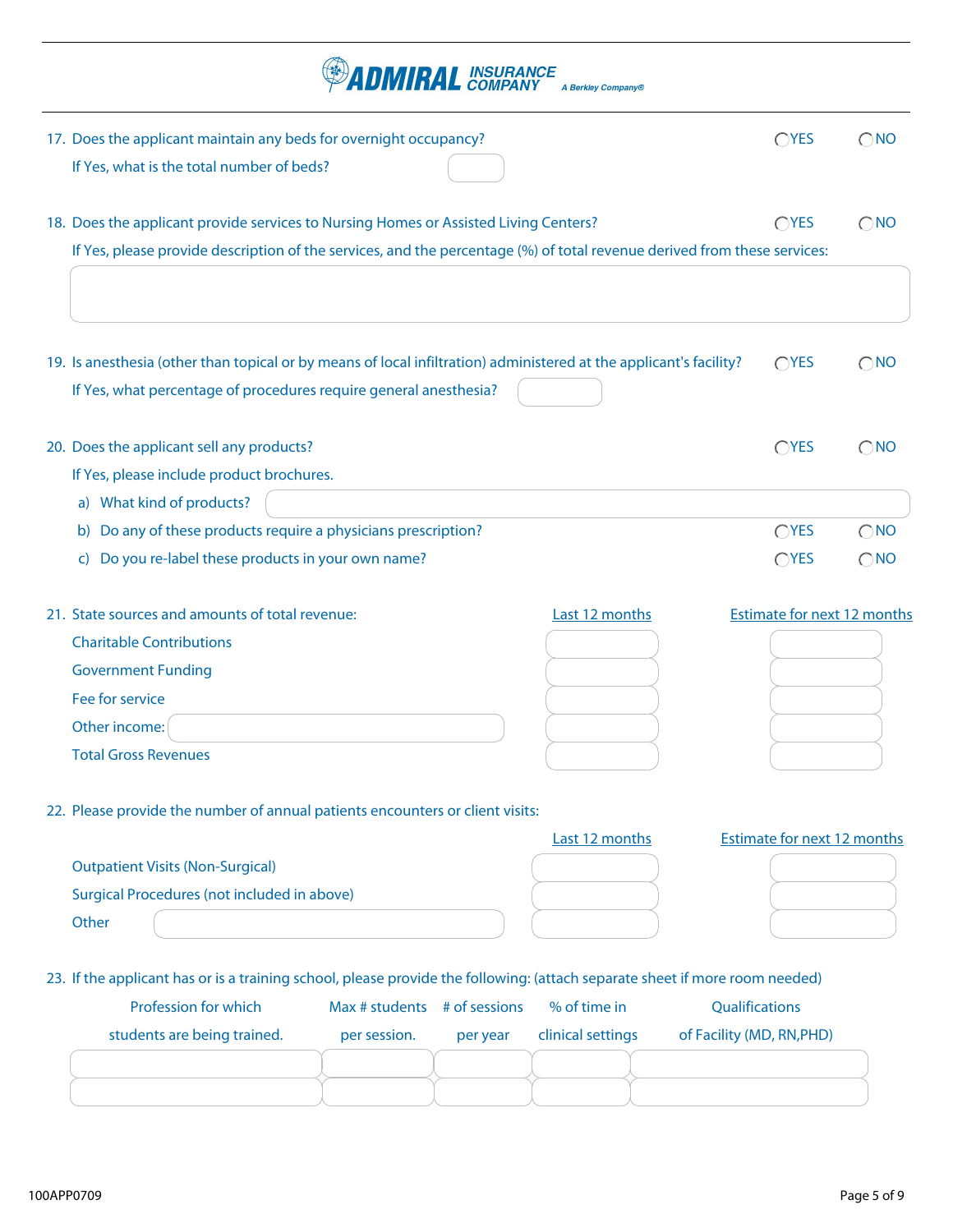24. Please provide the following information as respects the last five years of professional liability coverage beginning with the most current coverage: (If None, state NONE)

**PADMIRAL** INSURANCE A Berkley Company®

| Carrier                                                                                                                                                                                                        | Limit | <b>Deductible</b> | Premium | <b>Policy Term</b> |               |
|----------------------------------------------------------------------------------------------------------------------------------------------------------------------------------------------------------------|-------|-------------------|---------|--------------------|---------------|
|                                                                                                                                                                                                                |       |                   |         |                    |               |
|                                                                                                                                                                                                                |       |                   |         |                    |               |
|                                                                                                                                                                                                                |       |                   |         |                    |               |
|                                                                                                                                                                                                                |       |                   |         |                    |               |
| 25. What is the retroactive date on your current policy?                                                                                                                                                       |       |                   |         |                    |               |
| 26. Is the applicant currently insured under a Commercial General Liability policy?                                                                                                                            |       |                   |         | OYES               | $\bigcirc$ NO |
| If Yes, please attach copies of declaration page.                                                                                                                                                              |       |                   |         |                    |               |
| 27. Does the applicant own, operate or manage any business other than the one (s) described in this<br>application for which you are applying for coverage?                                                    |       |                   |         | $\bigcirc$ YES     | $\bigcirc$ NO |
| If Yes, please provide complete details, including name of entity, your ownership interest or contractual relationship and<br>information on their insurance program.                                          |       |                   |         |                    |               |
|                                                                                                                                                                                                                |       |                   |         |                    |               |
|                                                                                                                                                                                                                |       |                   |         |                    |               |
| 28. Has any application for professional liability insurance made on behalf of the Applicant, any predecessors in $\bigcirc$ YES<br>business or present partners ever been declined, cancelled or non-renewed? |       |                   |         |                    | $\bigcirc$ NO |
| If Yes, please provide details including name of carrier and dates.                                                                                                                                            |       |                   |         |                    |               |
|                                                                                                                                                                                                                |       |                   |         |                    |               |
|                                                                                                                                                                                                                |       |                   |         |                    |               |
| 29. Has any claim ever been made against the Applicant or any of its employees?                                                                                                                                |       |                   |         | $\bigcirc$ YES     | $\bigcirc$ NO |
| If Yes, please complete the Supplemental Claim Information Form with your submission of this application. Form Link                                                                                            |       |                   |         |                    |               |
| 30. Is the applicant aware of any circumstances which may result in any claim against them or their employees? $\bigcirc$ YES                                                                                  |       |                   |         |                    | $\bigcirc$ NO |
| If Yes, please provide full details on each incident including name of parties involved, date of treatment and current status of<br>incident.                                                                  |       |                   |         |                    |               |
|                                                                                                                                                                                                                |       |                   |         |                    |               |
|                                                                                                                                                                                                                |       |                   |         |                    |               |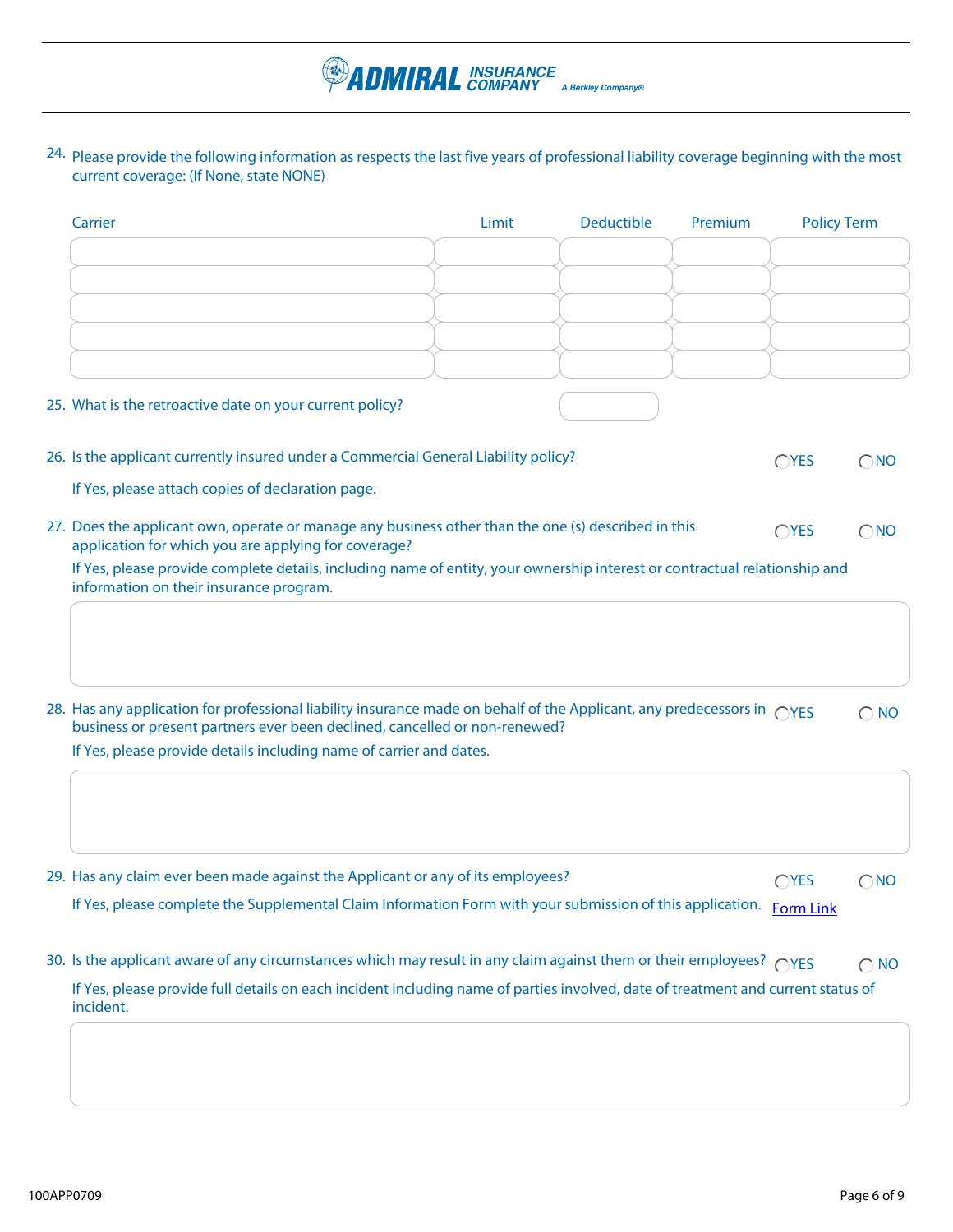

I/We declare that I/we have reviewed this Application for accuracy before signing it, that the above statements and representations are true and correct, and that no facts have been suppressed or misstated. I/We understand that this is an application for insurance only and that the completion and submission of this Application does not bind the Company to sell nor the applicant to purchase this insurance. I/We nevertheless acknowledge that any contract of insurance issued by the Company in response to this Application will be in full reliance upon the statements and representations made in this Application and that this Application will be made part of the policy. I/We understand that any contract of insurance issued by the Company in response to this Application will be issued on a claims made form.

Any person who knowingly and with intent to defraud any insurance company or other person, files an application for insurance, or statement of claim containing any materially false information, or conceals for the purpose of misleading, information concerning any material fact, commits a fraudulent insurance act, which is a crime and may also be subject to civil penalty.

I/We hereby declare that the above statements and particulars are true and I/we agree that this Application shall be the basis for any contract of insurance issued by the Company in response to it.

| Electronic Signature of<br>Applicant or Authorized<br>Representative: | <b>Current Date:</b> |  |
|-----------------------------------------------------------------------|----------------------|--|
| <b>Title</b>                                                          |                      |  |

## **If you prefer not to return application with an electronic signature, please print and sign below:**

| <b>Signature of Applicant or</b><br><b>Authorized Representative</b> |  | <b>Current Date:</b> |  |
|----------------------------------------------------------------------|--|----------------------|--|
| Title                                                                |  |                      |  |
| Type or print your name & title                                      |  |                      |  |
| Type or print your phone number                                      |  |                      |  |
| Type or print your e-mail address                                    |  |                      |  |

#### **Please attach the following documents to this application:**

- \* Resumes or CV's on principals and partners
- \* Copies of brochures, marketing or advertising materials
- \* Five years of currently valued company loss runs.
- \* Information on disciplinary actions, license revocations, etc.
- \* Copy of most current declarations page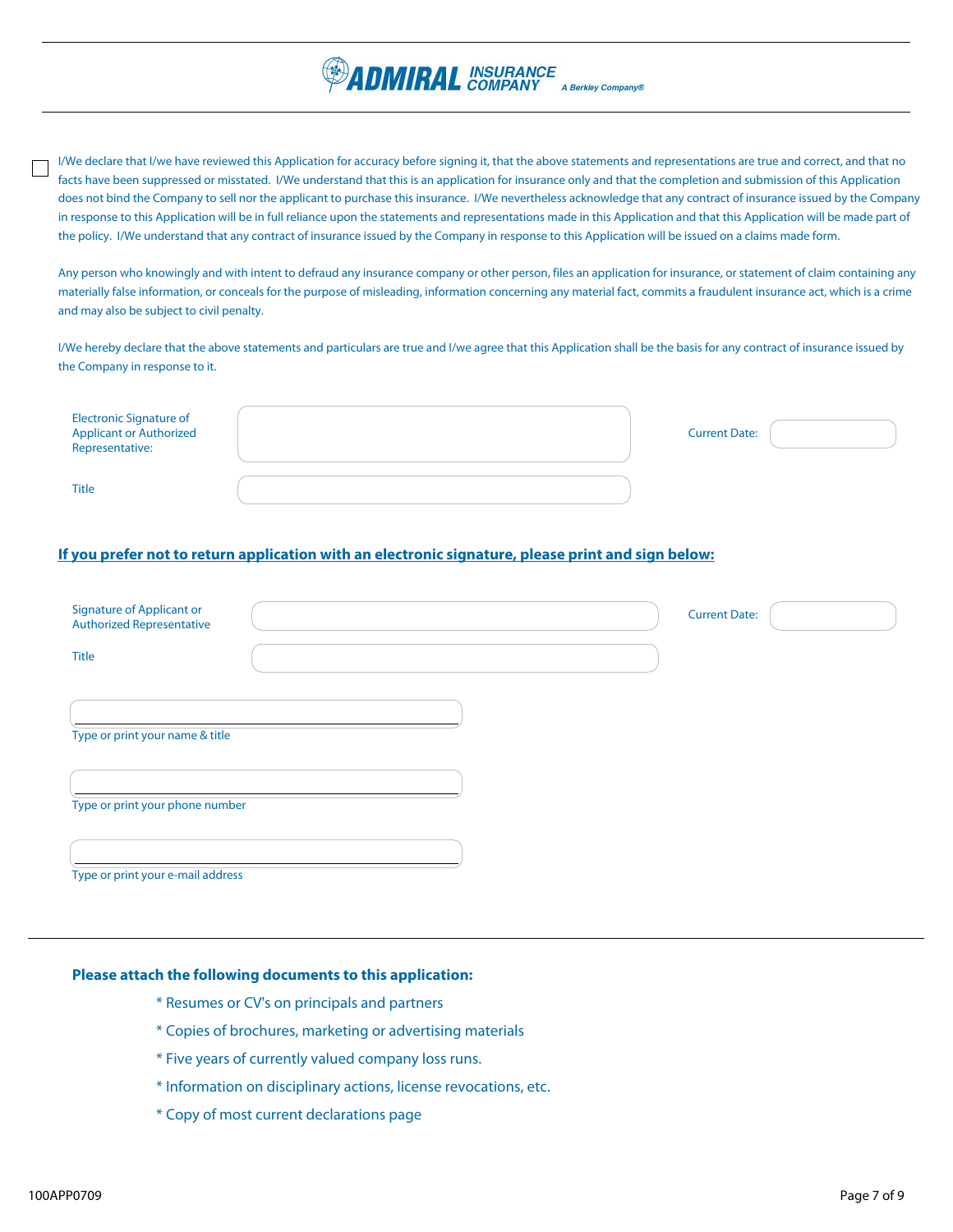

# *MedTech Elite Endorsement Technology/Regulatory/Privacy Supplemental Application*

This is a supplemental application to be completed with the Miscellaneous Medical Professional Liability Application

Applicant's Name:

*Network Security Measures and Procedures*

1) Please describe your security measures utilized to protect:

a. Your physical premises and facilities:

b. Your computer network and systems:

2) Please describe security measures and procedures used to protect sensitive data in your care, custody and control.

3) Please describe security measures and procedures used to secure, protect, monitor and track mobile hardware (laptops, communication devices, etc.).

| 4) Do you have a formal, documented security policy?                                       | <b>Yes</b> | $\bigcap$ No  |
|--------------------------------------------------------------------------------------------|------------|---------------|
| Are all employees required to read, receive and understand security policy?                | Yes        | $\bigcirc$ No |
| 5) Are employees/contractors references contacted prior to hiring?                         | Yes        | $\bigcap$ No  |
| How are references checked<br>Written<br>Verbal<br><b>Both</b>                             |            |               |
| If verbal only, please explain                                                             |            |               |
| Do you question prospective employees/contractors as to any criminal record?               | Yes        | $\bigcap$ No  |
| Do you verify certification and/or professional licensure status of employees/contractors: | Yes        | $\bigcirc$ No |
| Are employees/contractors screened to rule out drug, alcohol and/or sexual abuse?          | Yes        | $\bigcap$ No  |